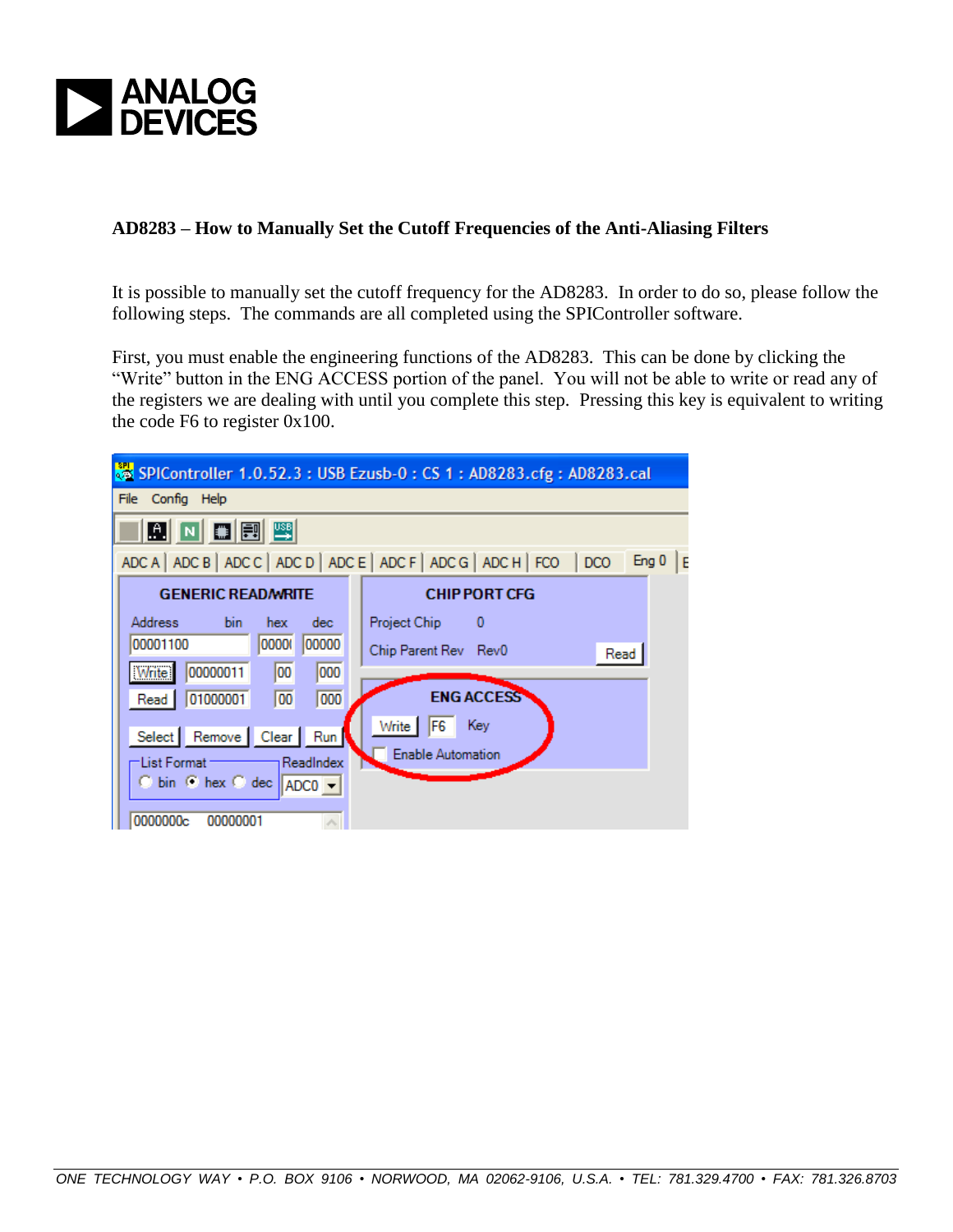

Next, you must program 2 registers to the values that correspond to the desired cutoff frequency. The registers that must be programmed are located at addresses 0x14D and 0x14C.

| <b>AAF-3dB Frequency (MHz)</b> | <b>14D</b> | <b>14C</b> |
|--------------------------------|------------|------------|
| 4.77                           | 100        | 1100 1101  |
| 5.75                           | 100        | 1010 1010  |
| 7.02                           | 100        | 1001 0000  |
| 8.52                           | 100        | 0111 0000  |
| 9.00                           | 100        | 0110 0011  |
| 9.50                           | 100        | 0101 0111  |
| 10.02                          | 100        | 0100 1100  |
| 10.48                          | 100        | 0100 0011  |
| 11.00                          | 100        | 0011 1010  |

Here is a table that contains some sample frequencies and their corresponding codes. Register 14D must be programmed first :

One thing to note is that you can not read registers 14D and 14C. If you would like to read from the SPI to verify that your code is properly stored, you must read from registers 146 and 145. However, the registers do not contain an exact duplicate of what was entered into 14D and 14C.

The best way to explain the translation is an example. If the user wanted to program 7.02 MHz, then they would write 100 into register 14D and then write 1001 0000 into register 14C. The bits that matter are the 2 LSBs of register 14D and all 8 bits of register 14C. These combine to form the 10 bit setting of the filter.

The 10 bit setting is of course **00** from 14D and **1001 0000** from 14C

This would be read from 146 and 145 as follows:

146 = XX**00 1001** 145 = **0000** XXXX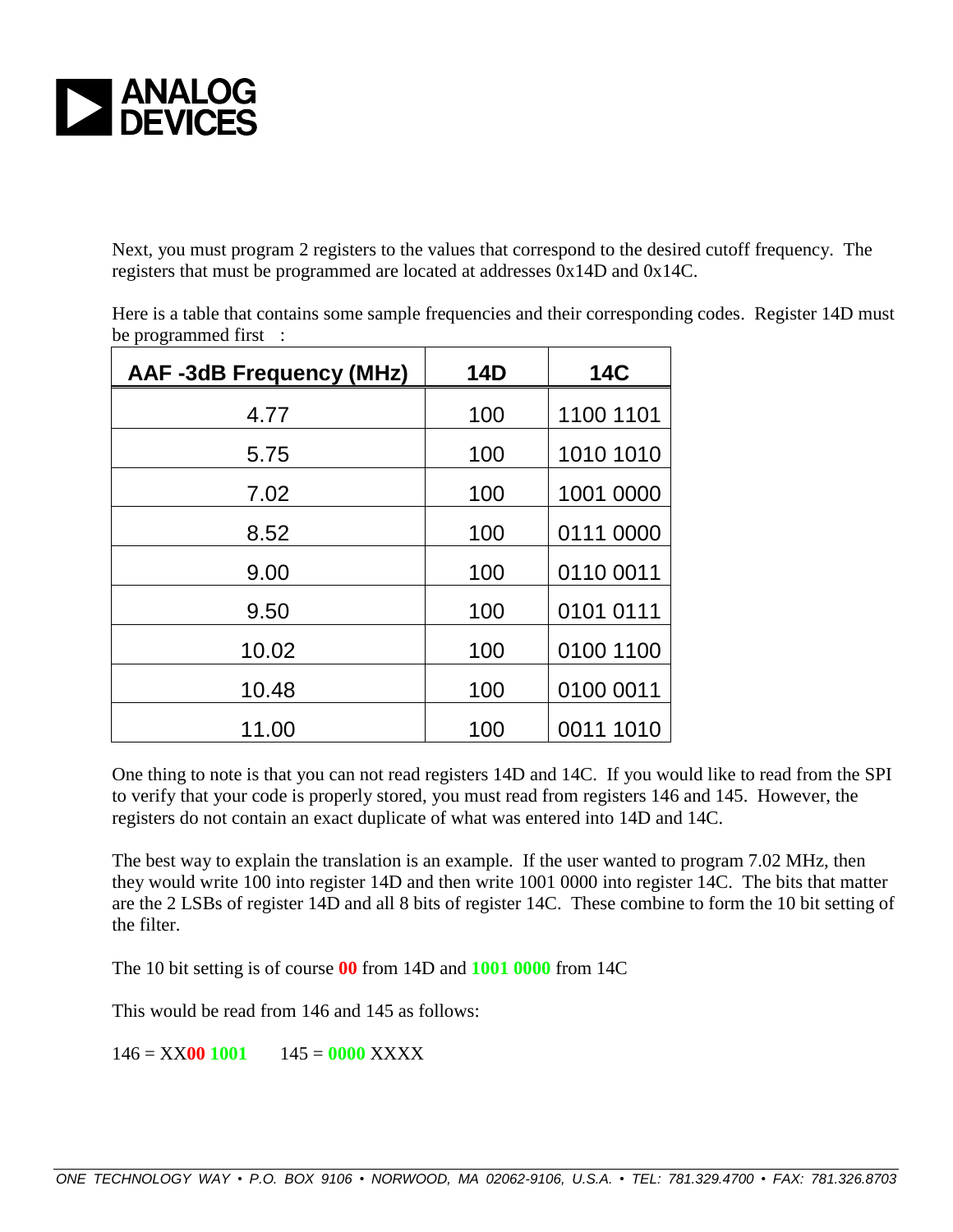

Here is a frequency response and pulse response of the AD8283 AAF:



**AD8283 - AAF Frequency Response fs = 40 MSPS per channel**